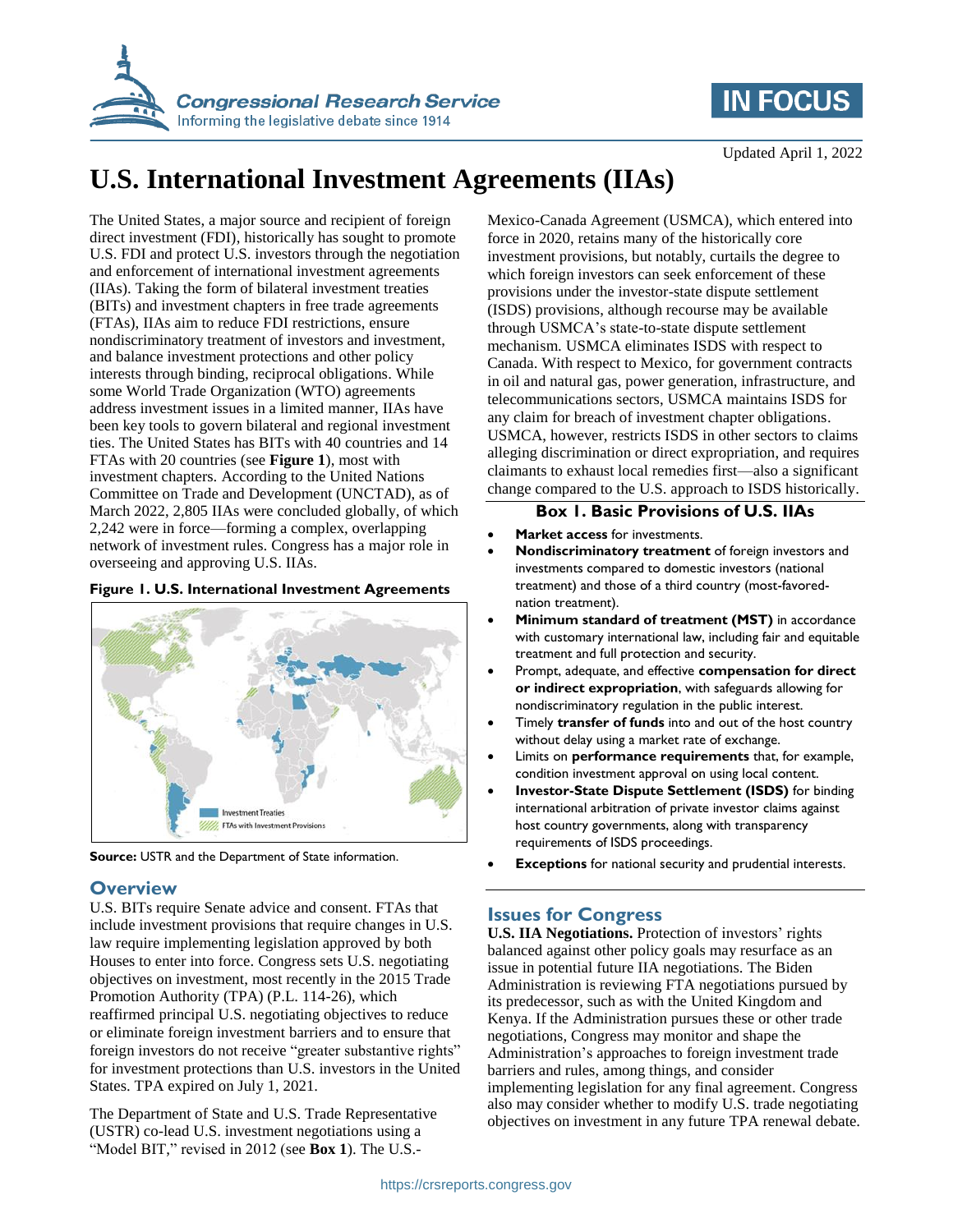Congress also may consider whether to encourage the Biden Administration to renew efforts to negotiate BITs with emerging markets. Previous U.S. BIT talks with China and India stalled over inability to resolve differences. BIT negotiation efforts with such economies, if renewed, could expand U.S. market access and investor protections, but would need to overcome unique challenges faced in these markets, such as state-driven investment strategies and the strong presence of state-owned enterprises in investment activity. A new EU-China investment deal agreed to in principle may inject competitive pressure for the United States in terms of investment ties with China.

Congress also may consider the scope of other bilateral trade tools to further promote U.S. investments and protect U.S. investors internationally, as well as potentially to help set global standards for investment policy. These may include Trade and Investment Framework Agreements (TIFAs) and other dialogues, including the newly-launched trade dialogues with the European Union (EU) and the UK.

**ISDS Debate.** ISDS aims to depoliticize disputes by allowing investors to bring claims against foreign governments in a neutral forum (see **Box 2**). Historically a core component of U.S. IIAs under successive U.S. Administrations, ISDS has been subject to increased debate with the growth of global FDI and ISDS cases. U.S. investors comprise about one-fifth of ISDS claims. To date, no cases have been decided against the United States. However, some analysts note that measures taken by the United States, as well as other countries, to respond to the COVID-19 pandemic might be subject to future disputes.

#### **Box 2. Rules for ISDS**

The International Centre for Settlement of Investment Disputes (ICSID), a World Bank Group affiliated organization, and the United Nations Commission on International Trade Law (UNCITRAL) provide the most widely used set of procedural rules for arbitrating international investment disputes, typically by a unique tribunal consisting of: one arbitrator appointed by the investor; one by the State; and one by agreement of both parties.

Supporters, including in the business community, argue that ISDS is a reciprocal right that protects U.S. investors abroad, and does not give foreign investors in the United States more substantive rights than U.S. investors. They also argue that U.S. IIAs provide due process protections modeled after U.S. law, and do not prevent governments from adopting or maintaining nondiscriminatory laws or regulations that protect the public interest. Additionally, they note that ISDS awards are restricted to monetary penalties or restitution and cannot force governments to change its laws or regulations. They further point to the U.S. record of prevailing in ISDS cases.

Critics take issue with ISDS affording investors with additional procedural rights to challenge governments in a venue outside of a country's courts. Some also argue that the scope of covered protections is too broad, claiming that some recent tribunals have awarded multi-billion settlements that go beyond protecting property rights and may deter host countries' ability to take legitimate policy measures to address climate change or public health. Critics argue companies' use of—or mere threat to use—ISDS to resolve claims can lead to a "regulatory chill."

Currently, ISDS decisions cannot be appealed. (In trade disputes, by contrast, participants have been able to appeal decisions to a permanent WTO appellate body (AB); in December 2019, however, the AB ceased functioning as the United States blocked appointments of new jurors to spur WTO reform.) Members of Congress could consider the pros and cons of an appellate mechanism for investment disputes, as well as whether to advocate more assertively for its creation, which was endorsed in TPA-2015.

Treatment of ISDS was a central issue in past U.S. negotiations on the proposed Trans-Pacific Partnership (TPP) and the proposed Transatlantic Trade and Investment Partnership (T-TIP). After President Trump ceased U.S. participation in the proposed TPP, the 11 remaining parties concluded a new Comprehensive Partnership on the TPP (CPTPP), which suspended some contested TPP provisions, including the use of ISDS for certain purposes (e.g., for claims by private companies relating to investment contracts in which they have entered with governments).

In the now-stalled T-TIP negotiations, the EU proposed replacing ISDS with a new bilateral Investment Court System (ICS) that would include a standing body of judges and appellate tribunal. The U.S. government and U.S. industry favored ISDS over the EU proposal, while some civil society groups assert that the proposed ICS would not resolve their concerns about ISDS. Recent EU trade agreements with other countries include a bilateral ICS. The EU also has called for a Multilateral Investment Court that would include a standing tribunal and appeals mechanism.

Since 2017, international discussions at UNCITRAL have been underway on various proposals to reform ISDS. In 2021, UNCITRAL approved a work plan to focus on a range of procedural and structural reforms and leaving core substantive issues for a later date. Members of Congress could revisit ISDS issues in any future TPA renewal debate or IIA negotiations.

**Investment Rules.** Congress may also consider the U.S. approach to IIAs in the global context, and whether to press a Biden Administration to pursue more comprehensive multilateral rules, such as in the WTO. Continuing to pursue bilateral IIAs may reinforce the current trajectory of overlapping investment rules, yet may allow opportunity for rules more tailored to specific investment relationships; yet, U.S. IIA commitments could form the basis for potential multilateral investment rules. A consideration may be any efforts by other economies to shape global rules through their own IIAs, and whether they align with U.S. goals.

**Russia/Ukraine.** An evolving issue for Congress may be treatment of U.S. investments in Russia. After Russia's February 2022 invasion, the United States and international partners imposed financial and economic sanctions. Russia is retaliating by expropriating foreign assets in Russia, among other things. It has also destroyed foreign-owned businesses in Ukraine. While Russia never ratified the 1992 U.S.-Russia BIT, U.S. investors in Russia may nevertheless be able to pursue claims against Russia via international arbitration if their presence is through a subsidiary or joint venture in a jurisdiction with an IIA with Russia. Russia is a party to over 60 IIAs and the Energy Charter Treaty.